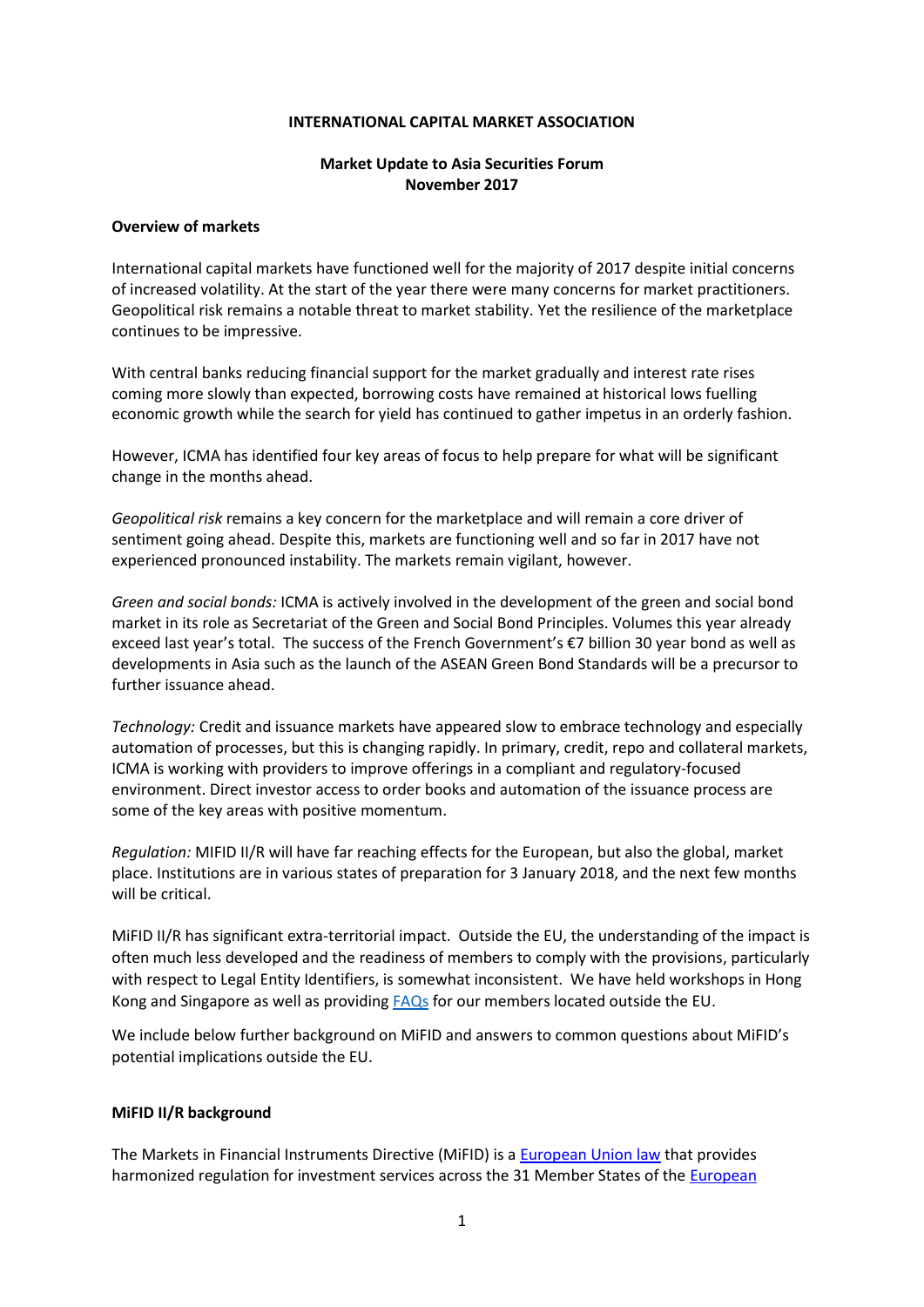[Economic Area](https://en.wikipedia.org/wiki/European_Economic_Area). The Directive's main objectives are to increase competition and [consumer](https://en.wikipedia.org/wiki/Consumer_protection)  [protection](https://en.wikipedia.org/wiki/Consumer_protection) in investment services. MiFID became effective in November 2007, and primarily related to equities markets. [MiFID II\(](http://eur-lex.europa.eu/legal-content/EN/TXT/PDF/?uri=CELEX:32014L0065&from=EN)along with the Markets in Financial Instruments Regulation – [MiFIR\)](http://eur-lex.europa.eu/legal-content/EN/TXT/PDF/?uri=CELEX:32014R0600&from=EN), replaces MiFID, and broadens its scope to non-equities, including bonds. Among the key aspects of MiFID II/R are provisions covering: transaction reporting, market structure, pre-trade transparency requirements, post-trade reporting, best execution reporting, and conduct of business rules. MiFID II/R entered into force in July 2014 and **will apply in EU Member States from 3 January 2018**.

The European Securities and Markets Authority (ESMA) was empowered to develop the numerous [regulatory and implementing technical standards](http://ec.europa.eu/finance/securities/docs/isd/mifid/its-rts-overview-table_en.pdf) for MiFID II/R to support implementation, the majority of which having been adopted by the European Commission entered into law in early 2017. ESMA is further publishing guidance and recommendations, in the form of "Q&As" (the "Level 3") on various aspects of MiFID II/R over the course of 2017 to support implementation.

*The information contained herein has been provided by third-party sources and is intended for general information only (the "Information"), and is not intended to be and should not be relied upon as being legal, financial, investment, tax, regulatory, business or other professional advice. ICMA is not responsible for the accuracy, reliability, currency or completeness of the Information. ICMA does not represent or warrant that the Information is accurate, suitable or complete and neither ICMA nor its employees or representatives shall have any liability arising from, or relating to, its use.*

### **Q1. To which entities does MiFID II/R apply, and to what extent is it intentionally extra-territorial?**

In the same way that MiFID is not intended to be deliberately extra-territorial in scope, MiFID II/R is only intended to apply to EU investment firms and activities undertaken in the EU. In other words, it does not matter where a financial instrument is listed or traded, or where the client is based; if the EU MiFID authorised firm is based in the EU, then it is in direct scope of MiFID II/R, and if it is based outside of the EU (including subsidiaries of EU firms), then it is not in direct scope. A notable and explicit exception is **non-EU branches of EU MiFID authorised entities**, which *are* in scope of MiFID II/R reporting requirements, wherever they are based.

However, while non-EU investment firms dealing with EU counterparties are not directly in scope of MiFID II/R, they may be indirectly impacted in a number of different areas that they will need to be aware of. With respect to secondary bond markets, important considerations when dealing with EU MiFID authorised counterparties will include providing information to support transaction reporting, the distribution of research, and product governance.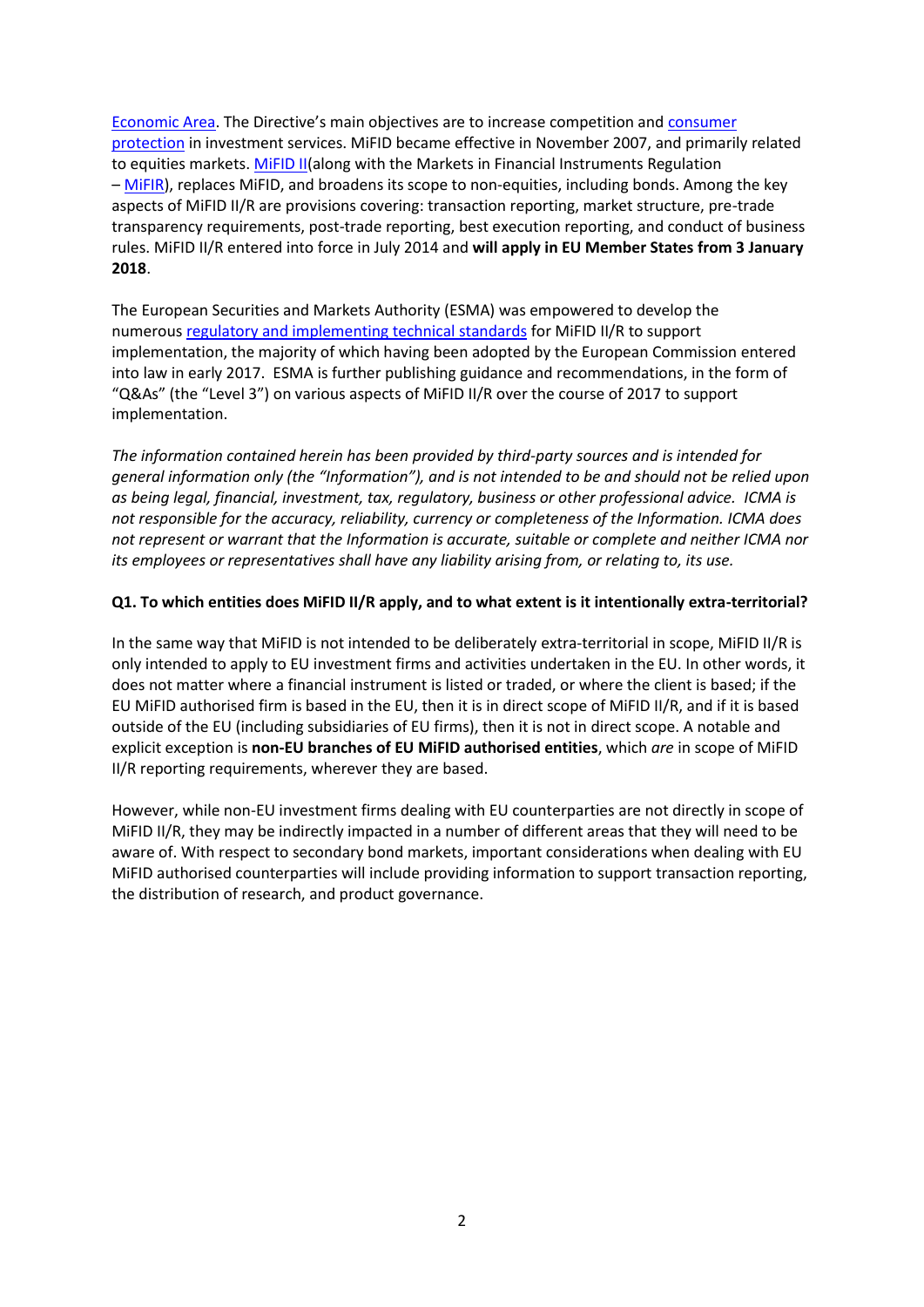

# **Q2. What are the obligations of non-EU firms for transaction reporting?**

Branches of EU MiFID authorised investment firms are explicitly in scope of the transaction reporting requirements [RTS 22], even where the transaction is executed outside of the EU and regardless of where the instrument is listed. The reporting requirement will be to the Home State regulator of the EU parent entity.

For non-EU investment firms (including subsidiaries) that transact with an EU MiFID authorised counterparty, or on an EU venue, the transaction reporting obligation will be the responsibility of the EU counterparty or trading venue. However, the reporting venue or EU entity will be required to provide a significant amount of data (there are 65 separate reporting fields), including details relating to the counterparty. These will include the identification of the counterparty (in the form of its LEI code – see Q4), the name and date of birth of the executing trader, as well as the name and date of birth of the investment decision maker.

#### **Q3. Are EU firms transacting on non-EU venues responsible for post-trade transparency?**

MiFIR Articles 20 and 21 [RTS 2] require EU MiFID authorised firms to make public information on transactions through approved publication agreements (APAs), including transactions traded on a trading venue. In the case of trades executed on EU trading venues, the trading venue will provide this post-trade transparency. However, it is unclear as to whether EU firms are responsible for posttrade transparency in the case of executing trades on third-country (non-EU) trading venues.

ESMA has concluded that EU investment firms should not systematically republish information in the EU with respect to trades concluded on third-country trading venues that are subject to transparency provisions similar to those applicable to EU trading venues. Accordingly, ESMA is expected to publish a list of third-country trading venues that it considers meeting the criteria necessary for EU firms not to re-report trading information in the EU. It should be noted that thirdcountry trading venues cannot apply directly to be on the ESMA list; rather EU firms are expected to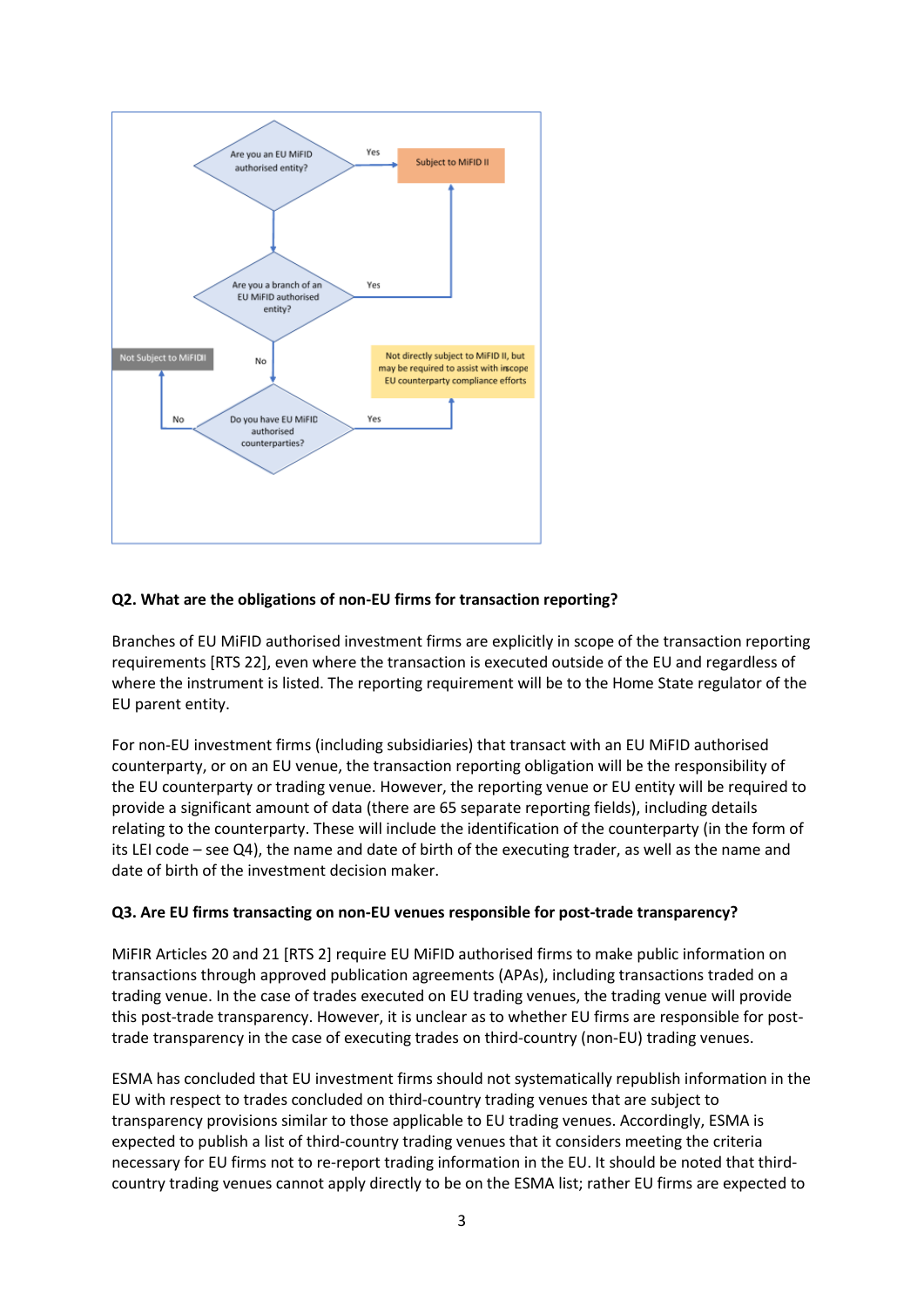nominate third-country trading venues for ESMA's assessment.

## **Q4. Are non-EU firms required to have LEIs?**

While the transaction reporting requirements [RTS 22] fall on EU MiFID authorised entities and trading venues (see Q3), EU firms (and their non-EU branches) dealing with non-EU entities will be required to provide the Legal Entity Identifier (LEI) of their counterparties, including non-EU counterparties. Therefore, **non-EU firms that do not have an LEI by 3 January 2018 may find that EU counterparties are unable to transact with them**, or that they are unable to transact on EU trading venues.

Similarly, **issuers** of securities that are traded on EU venues (Regulated Markets, Multilateral Trading Facilities, Organised Trading Facilities, and Systematic Internalisers) will also need LEIs, as trading venues are required to provide these as part of the instrument reference data for all instruments admitted to trading [Article 27].

### **Q5. Are non-EU firms subject to pre-trade transparency obligations?**

MiFIR Article 8 [RTS 2] requires a pre-trade transparency obligation for bonds that are classified as liquid, and which fall below specified size thresholds with respect to Large In Scale (LIS) and Size Specific To the Instrument (SSTI). This will apply to quotes on venues, and, in the case of OTC quotes, to Systematic Internalisers (SIs) for the relevant instrument.

With respect to quotes provided on EU venues, the trading venue will be responsible for complying with the pre-trade transparency obligations. In terms of OTC transactions, since non-EU entities cannot be SIs, non-EU entities are not in scope of any pre-trade transparency obligations.

#### **Q6. Are non-EU firms subject to post-trade transparency obligations?**

MiFIR Article 21 [RTS 2] requires a post-trade transparency obligation for bonds for EU MiFID authorised firms and EU trading venues. The obligation to make public trade details will fall on the trading venue, for on-venue trades, including SIs. For OTC trades (not with an SI), the obligation will fall to the selling counterparty. Where bonds are classified as liquid, and the transaction sizes fall under the LIS and SSTI thresholds, trade data will be reported close to real time (under 15 minutes). For bonds that are not classified as liquid, or are above the LIS and SSTI size thresholds, the publication of post trade information will be subject to a deferral of between 2 days and 4 weeks, as determined by the relevant EU Home Country regulator. The trade data is made public through an Approved Publication Arrangement (APA).

Since the post-trade transparency requirements fall on EU trading venues (including SIs) or EU investment firms, non-EU entities are not required to make public post-trade information.

# **Q7. If non-EU firms are not subject to pre- or post-trade reporting requirements, could they still be affected?**

While the obligation to provide pre-trade transparency will fall on the EU trading venue (including SIs), a non-EU firm will need to be aware that any quote they receive from an SI (including non-EU branches) will be subject to pre-trade transparency requirements, and so will be publicly disseminated.

Similarly, while the post-trade transparency reporting obligation will not fall on a non-EU entity, in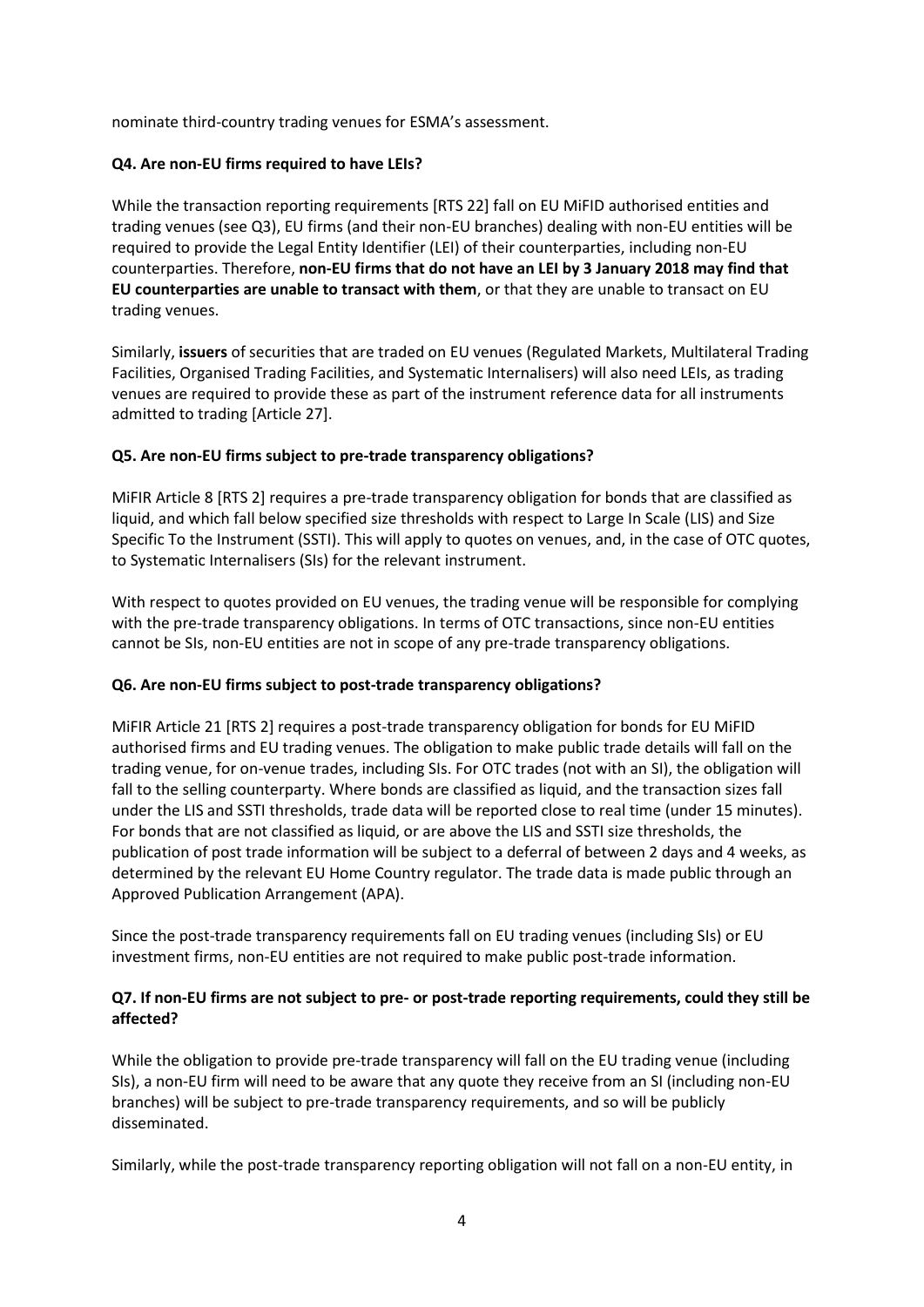the event that the trade is executed on an EU venue, or is booked with an EU entity (or its non-EU branch), then the trade will be subject to the post-trade reporting requirements, and will be publicly reported. The non-EU entity may therefore need to take into consideration which EU Home Country reporting deferral regime is applicable in the case of large trades, or trades in illiquid securities, since this could impact pricing and liquidity.

## **Q8. Can non-EU firms become Systematic Internalisers?**

The Systematic Internaliser (SI) regime is intended to extend the pre- and post-trade transparency obligations into the OTC space for non-equities (including bonds). EU MiFID authorised investment firms will be classified as SIs for a financial instrument where they deal on their own account, OTC, on an organised, frequent and systematic, and substantial basis in that instrument ("frequent and systematic" and "substantial" are defined quantifiable thresholds). Firms can also "opt in" to becoming designated SIs for particular financial instruments.

The broad understanding is that only EU domiciled entities can be designated SIs, so non-EU entities can neither qualify nor elect to be SIs. This includes the EU branches of non-EU entities.

However, the trading activity of non-EU branches of EU entities will be in scope of the "frequent and systematic" and "substantial" tests for the SI designation of the EU entity.

### **Q9. Are non-EU firms subject to best execution requirements?**

Article 27 [RTS 27 and 28] requires EU MiFID authoirsed investment firms to take "all sufficient steps" to ensure best execution for their clients, and are required to disclose their best execution policy. Furthermore, EU execution venues (which include trading venues, SIs, market makers, and other liquidity providers) are required to make publicly available, on a regular basis, at no cost, extensive and highly detailed information to illustrate quality of execution. Investment firms are also required to publish annually information on the quality of education obtained for client orders on their top five execution venues.

The understanding is that the best execution requirements (including the related reporting obligations) do not apply to non-EU firms, nor to the non-EU branches of EU firms, even when trading with an EU entity, and that the local best execution requirements of the relevant regulatory authority will apply.

However, it may be the case that EU firms dealing with non-EU entities request their best execution policies, and expect that these are in line with the policies generally adopted by EU investment firms. Furthermore, non-EU entities may be asked for data points on transactions from their EU counterparts, because EU firms need such data to fulfil their top 5 execution venue reporting obligations under Article 27(6) (further specified in RTS 28).

# **Q10. What are the implications of research unbundling for non-EU firms?**

MiFID II introduces new rules related to "inducements" and prohibits EU MiFID authorised firms from receiving certain inducements, including free research. Therefore, EU firms are required to pay for research received, which, in the case of fixed income research, can be either from their own P&L or through the establishment of a Research Payment Account (RPA) which is funded by a direct charge to clients.

While this does not directly apply to non-EU firms, this has implications with respect to the provision